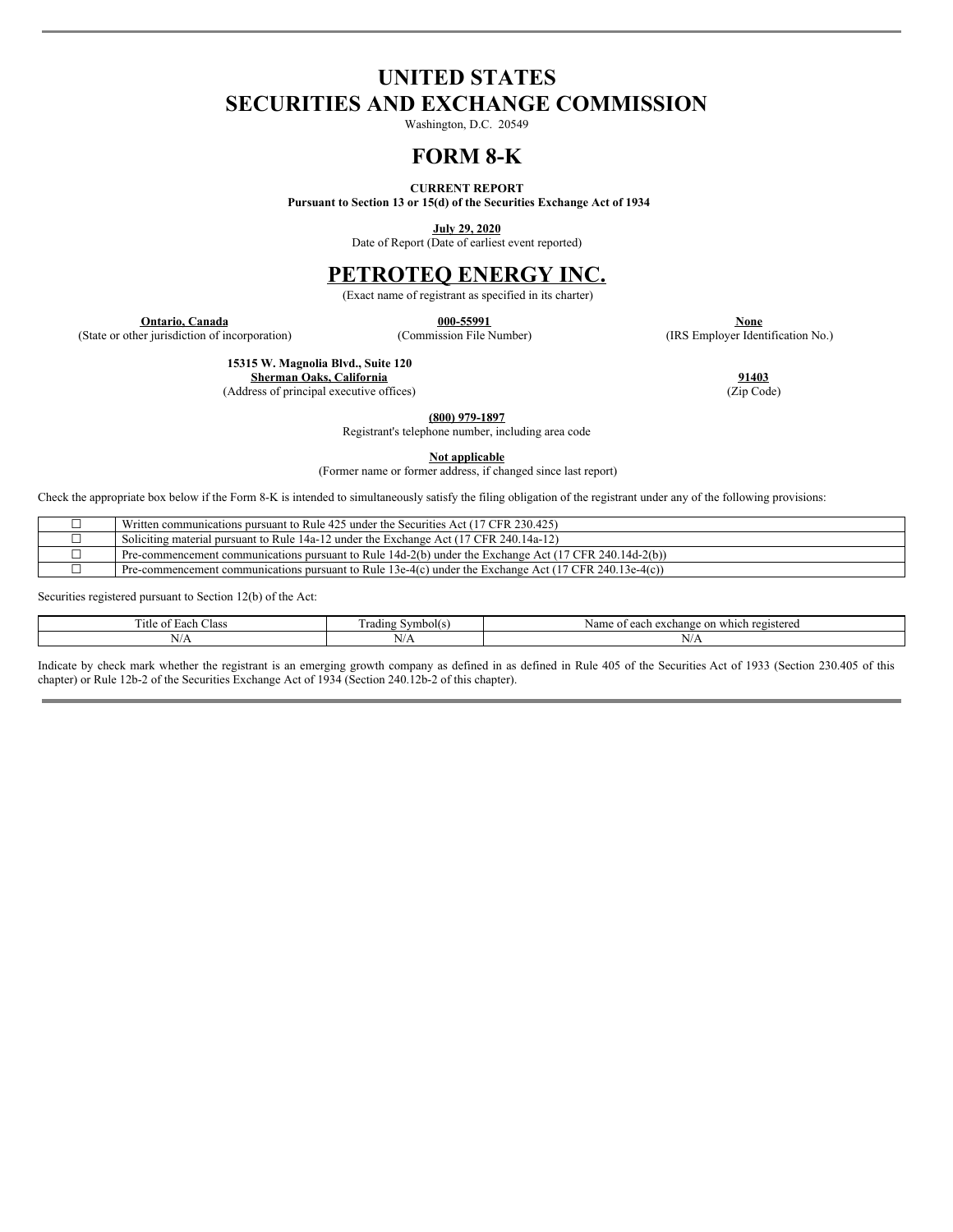If an emerging growth company, indicate by check mark if the registrant has elected not to use the extended transition period for complying with any new or revised financial accounting standards provided pursuant to Section 13(a) of the Exchange Act.  $\Box$  $\mathcal{L}_\text{max}$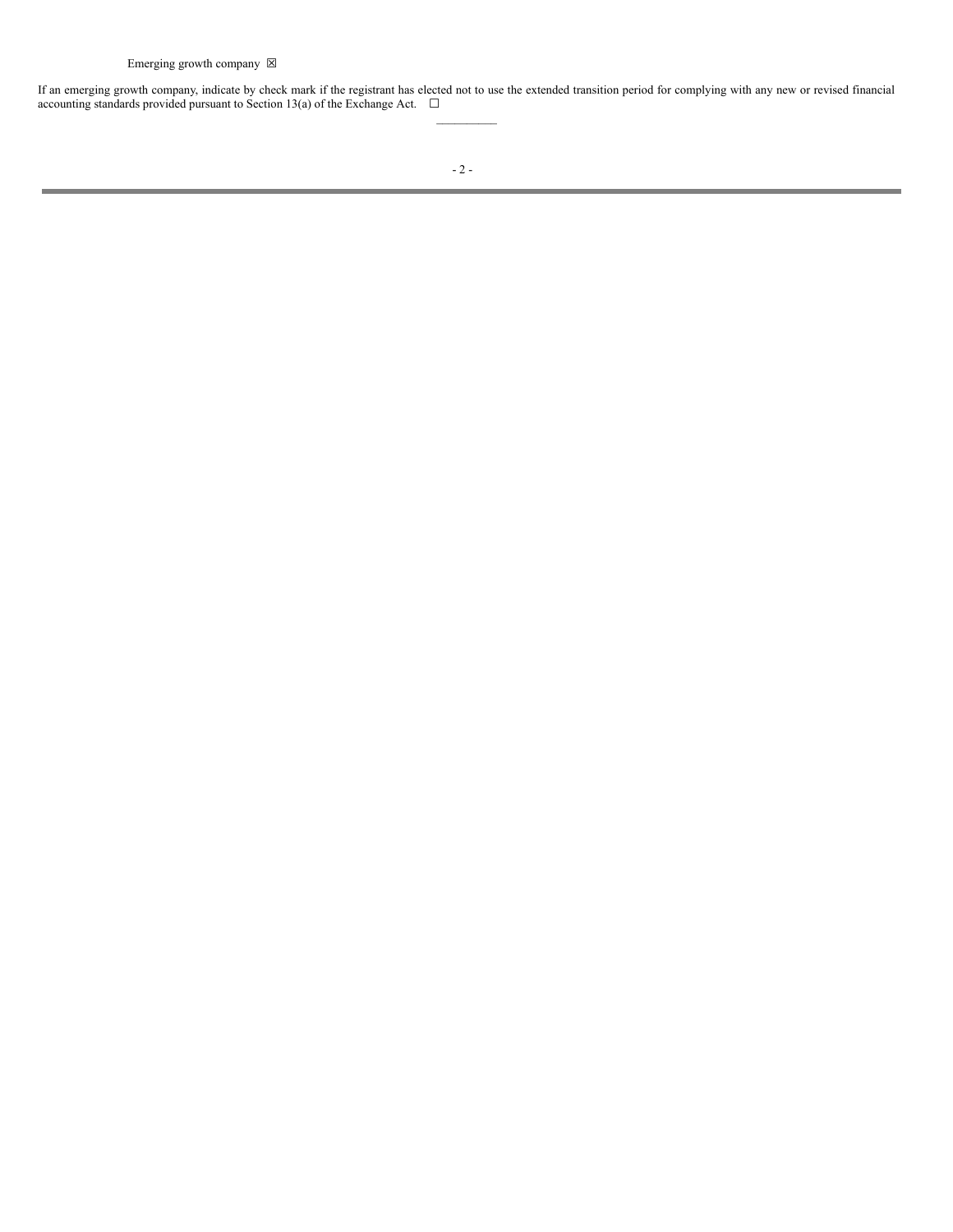#### **SECTION 3 - SECURIIIES AND TRADING MARKETS**

#### **Item 3.02 Unregistered Sales of Equity Securities.**

1. On July 29, 2020, Petroteq Energy Inc. (the "**Company**") received an irrevocable subscription agreement from an arm's length lender (the "**Lender**") for a US\$150,000 principal amount (including a 20% original issue discount) convertible debenture, and warrants exercisable for up to 3,033,980 common shares of the Company at US\$0.0412 per share for 12 months. The debenture will have a term of 12 months and bear no annual interest. At the option of the holder the purchase price of the debenture (US\$125,000) shall be convertible into 3,033,980 common shares of the Company at US\$0.0412 per share. The subscription remains subject to the approval of the TSX Venture Exchange (the "**TSXV**").

Upon receipt of TSXV approval, the convertible debenture and warrants will be issued in reliance on the exemptions from the registration requirements of the U.S. Securities Act provided by section 4(a)(2) thereof and/or Rule 506(b) of Regulation D thereunder, and similar exemptions under applicable state securities laws. The securities will be issued as "restricted securities" (as defined in Rule 144 under the U.S. Securities Act). In addition, such securities will be subject to a Canadian four-month hold period.

The net proceeds of the above financing will be used by the Company on its extraction technology in Asphalt Ridge, Utah, and for working capital.

2. Pursuant to an agreement between the Company and the Lender, the parties also intend to amend (i) a convertible debenture issued by the Company to the Lender on October 12, 2018, as amended on October 12, 2019, for principal amount of US\$250,000 bearing interest at 10.0% per annum and payable on maturity (October 12, 2020) that is convertible at US\$0.18 per share (the "**250 Debenture**"), (ii) a convertible debenture issued by the Company to the Lender on August 29, 2019 for principal amount of US\$480,000 bearing interest at 3.3% per annum and payable on maturity (August 29, 2020) that had a purchase price of US\$400,000 that is convertible at US\$0.15 per share (the "**480 Debenture**" and together with the 250 Debenture, the "**Debentures**"), (iii) a warrant issued by the Company to the Lender on August 29, 2019 exercisable for up to 2,666,666 shares of the Company at US\$0.15 per share until August 29, 2020 (the "**480 Warrant**"), and (iv) a warrant issued by the Company to the Lender on September 20, 2019 exercisable for up to 1,111,111 shares of the Company at US\$0.23 per share until September 20, 2021 (the "**PP Warrant**" and together with the 480 Warrant, the "**Warrants**").

The Debentures will be amended to amend the conversion price to US\$0.0412, the maturity date to July 31, 2021, and the interest rate to 12% per annum (commencing August 29, 2021 in the case of the 480 Debenture).

The Warrants will be amended to amend the exercise price to US\$0.0412 and the expiry date to July 31, 2021. In addition, the PP Warrant will now include the expiry date acceleration provision contemplated in 3.3(a)(ii) of TSXV Policy 4.1.

The foregoing amendments to the Debentures and the Warrants remain subject to the approval of the TSXV. To the extent that the amendments to the Debentures and the Warrants may be deemed to involve the offer and sale of new replacement securities to the Lender, the Company is relying on the exemption from the registration requirements of the U.S. Securities Act provided by section 3(a)(9) thereof. The Debentures and the Warrants, both before and after the amendments described above, continue to be "restricted securities" (as defined in Rule 144 under the U.S. Securities Act)

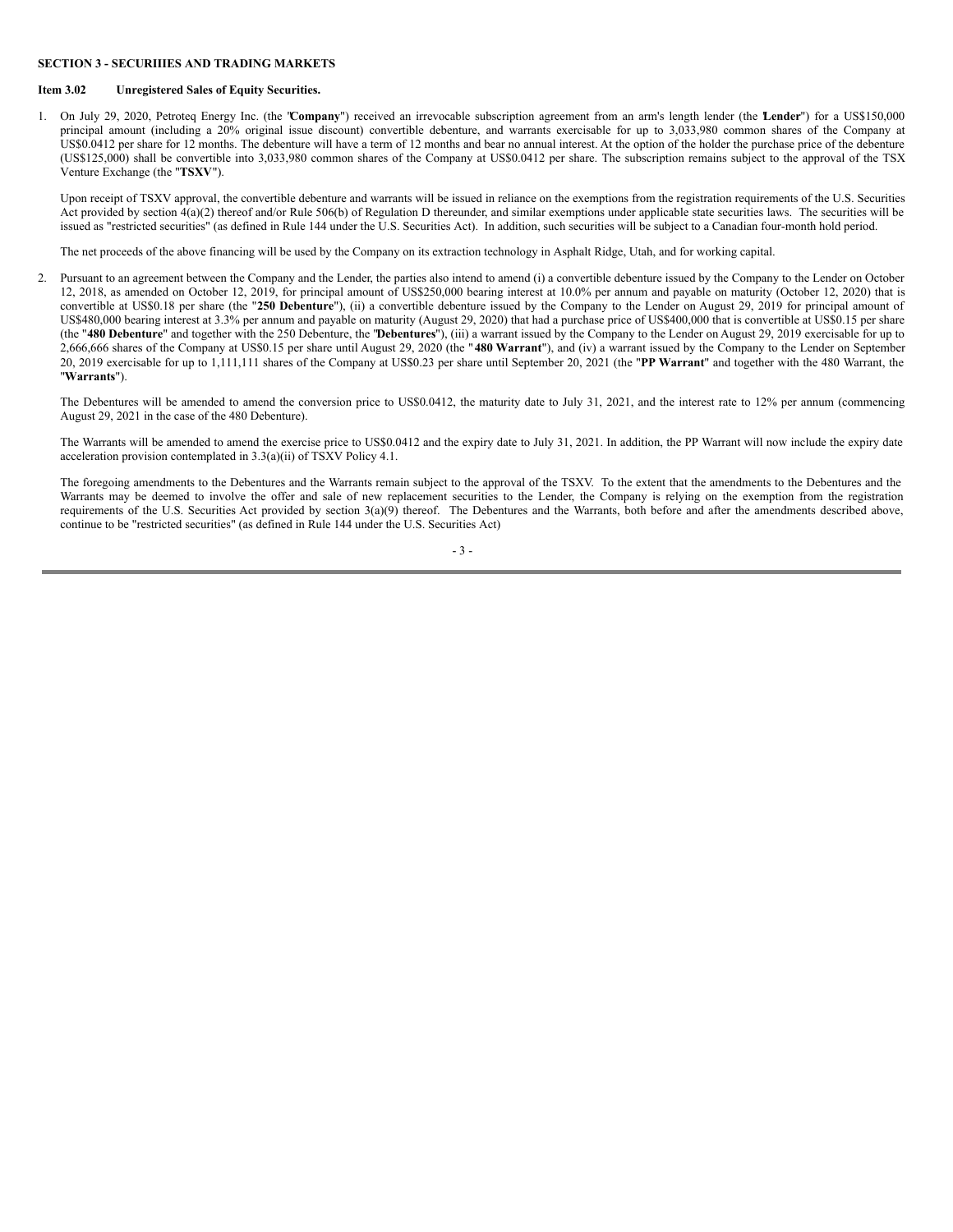3. The Company and the Lender have also entered into a shares for debt agreement, pursuant to which the Company will issue to the Lender an aggregate of 814,584 common shares in satisfaction of US\$33,560.88 of accrued and unpaid interest to July 17, 2020 under the Debentures. The shares for debt transaction remains subject to the approval of the TSXV.

Upon receipt of TSXV approval, the shares will be issued in reliance on the exemptions from the registration requirements of the U.S. Securities Act provided by section 4(a) (2) thereof and/or Rule 506(b) of Regulation D thereunder, and similar exemptions under applicable state securities laws. The securities will be issued as "restricted securities" (as defined in Rule 144 under the U.S. Securities Act). In addition, such securities will be subject to a Canadian four-month hold period.

The Company determined to satisfy the foregoing indebtedness with common shares in order to preserve the Company's cash for use on its extraction technology in Asphalt Ridge, Utah, and for working capital.

#### **SECTION 8 - OTHER EVENTS**

## **Item 8.01 Other Events.**

On July 29, 2020, the Company issued a news release disclosing the transactions with the Lender described in Item 3.02 above.

## **SECTION 9 - FINANCIAL STATEMENTS AND EXHIBITS**

| <b>Item 9.01</b> | <b>Financial Statements and Exhibits</b> |
|------------------|------------------------------------------|
| (d)              | <b>Exhibits</b>                          |
| Exhibit          | <b>Description</b>                       |
|                  |                                          |

- 4 -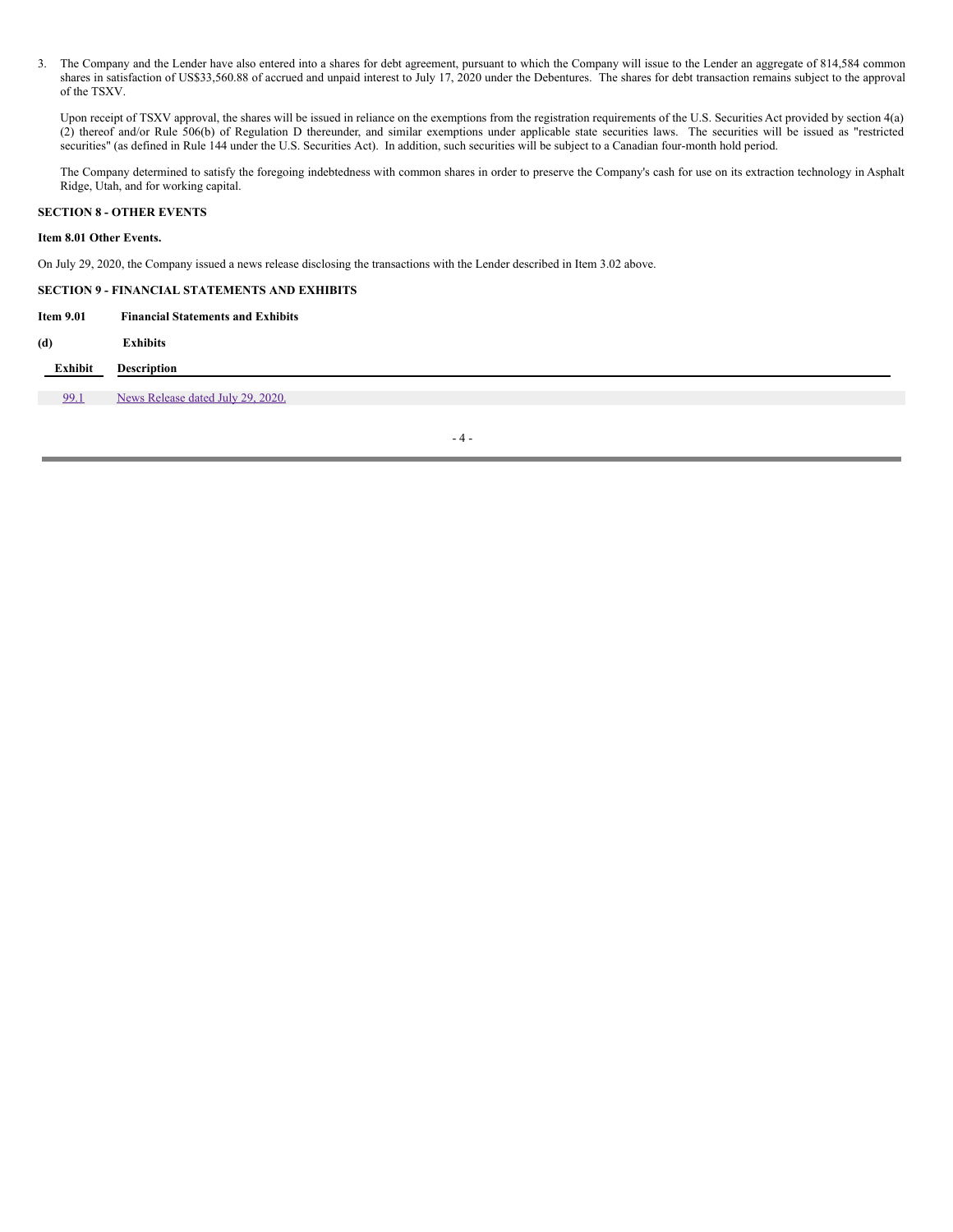## **SIGNATURES**

Pursuant to the requirements of the Securities Exchange Act of 1934, the registrant has duly caused this report to be signed on its behalf by the undersigned hereunto duly authorized.

## **PETROTEQ ENERGY INC.**

DATE: July 30, 2020  $\qquad \qquad$  By:

**Alex Blyumkin Executive Chairman**

 $\mathcal{L}=\mathcal{L}$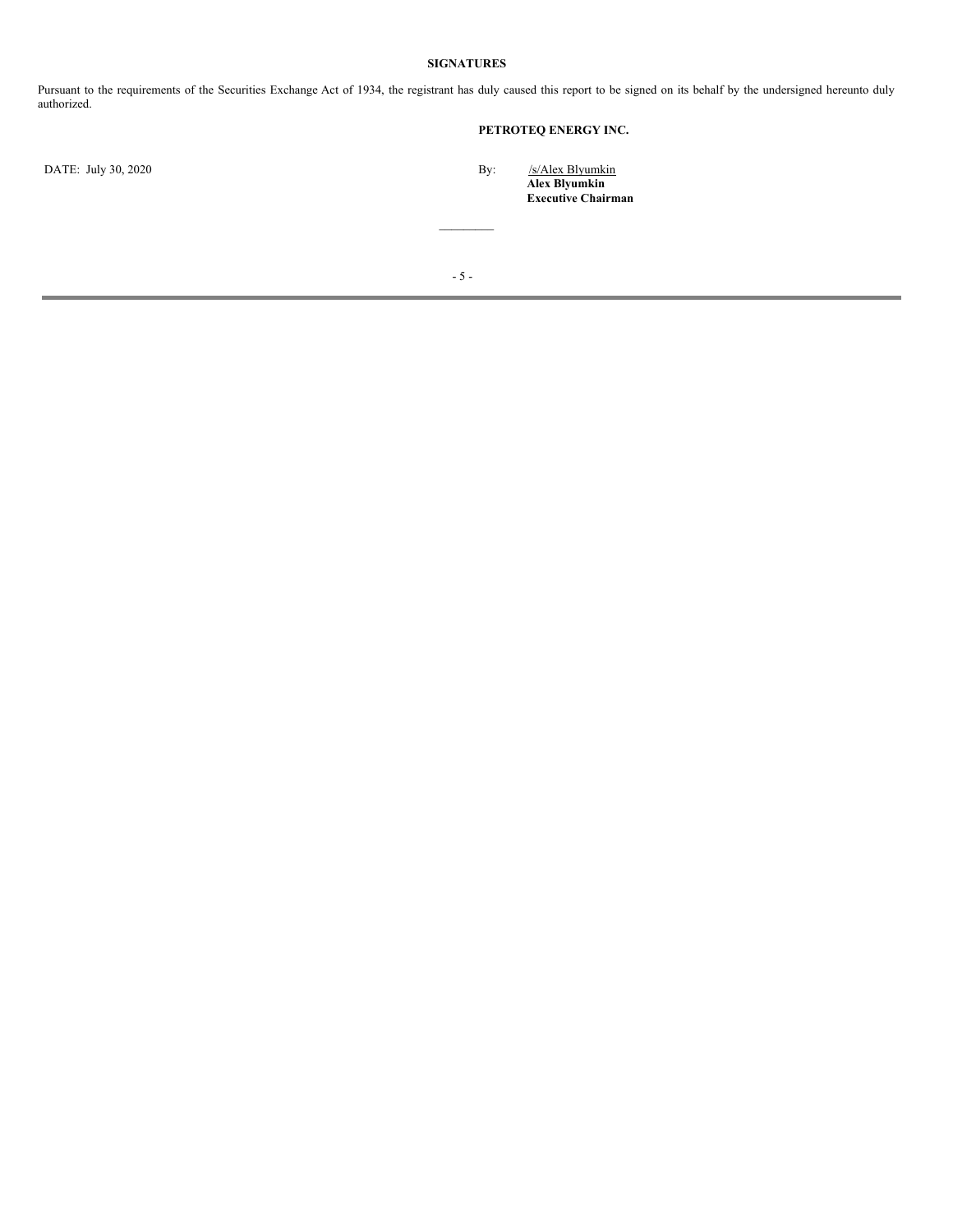

### **PETROTEQ ANNOUNCES NEW FINANCING, AMENDMENT TO SECURITIES AND SHARES FOR DEBT**

Sherman Oaks, California - July 29, 2020 - Petroteq Energy Inc. ("**Petroteq**" or the "**Company**") (TSXV:PQE; OTC:PQEFF; FSE:PQCF), an integrated oil company focused on the development and implementation of its proprietary oil-extraction and remediation technologies, announces the receipt of an irrevocable subscription agreement from an arm's length lender (the "**Lender**") for a US\$150,000 principal amount (including a 20% original issue discount) convertible debenture, and warrants exercisable for up to 3,033,980 common shares of the Company at US\$0.0412 per share for 12 months. The debenture will have a term of 12 months and bear no annual interest. At the option of the holder the purchase price of the debenture (US\$125,000) shall be convertible into 3,033,980 common shares of the Company at US\$0.0412 per share. The net proceeds of the above financing will be used by the Company on its extraction technology in Asphalt Ridge, Utah, and for working capital.

Pursuant to an agreement between the Company and the Lender, the parties also intend to amend (i) a Convertible Debenture issued by the Company to the Lender on October 12, 2018, as amended on October 12, 2019, for principal amount of US\$250,000 bearing interest at 10.0% per annum and payable on maturity (October 12, 2020) that is convertible at US\$0.18 per share (the "**250 Debenture**"), (ii) a Convertible Debenture issued by the Company to the Lender on August 29, 2019 for principal amount of US\$480,000 bearing interest at 3.3% per annum and payable on maturity (August 29, 2020) that had a purchase price of US\$400,000 that is convertible at US\$0.15 per share (the "**480 Debenture**"), (iii) a Warrant Certificate issued by the Company to the Lender on August 29, 2019 exercisable for up to 2,666,666 shares of the Company at US\$0.15 per share until August 29, 2020 (the "**480 Warrant**"), and (iv) a Warrant Certificate issued by the Company to the Lender on September 20, 2019 exercisable for up to 1,111,111 shares of the Company at US\$0.23 per share until September 20, 2021 (the "**PP Warrant**").

The 250 Debenture and the 480 Debenture (collectively, the "**Debentures**") will be amended to amend the conversion price to US\$0.0412, the maturity date to July 31, 2021 and the interest rate to 12% per annum (commencing August 29, 2021 in the case of the 480 Debenture).

The 480 Warrant and the PP Warrant will be amended to amend the exercise price to US\$0.0412 and the expiry date to July 31, 2021. In addition, the PP Warrant will now include the expiry date acceleration provision contemplated in 3.3(a)(ii) of TSX Venture Exchange (the "**Exchange**") Policy 4.1.

The Company and the Lender have also entered into a shares for debt agreement, pursuant to which the Company will issue the Lender an aggregate of 814,584 common shares in satisfaction of US\$33,560.88 of accrued and unpaid interest to July 17, 2020 under the Debentures. The Company determined to satisfy the foregoing indebtedness with common shares in order to preserve the Company's cash for use on its extraction technology in Asphalt Ridge, Utah, and for working capital.

The foregoing transactions are all subject to approval of the Exchange. The securities issuable pursuant to the new financing and the shares for debt transaction will be issued in reliance on exemptions from the registration requirements of the United States Securities Act of 1933, as amended (the "**U.S. Securities Act**"), and applicable state securities laws, and will be issued as "restricted securities" (as defined in Rule 144 under the U.S. Securities Act). In addition, such shares will be subject to a Canadian four-month hold period.

### **About Petroteq Energy Inc.**

Petroteq is a fully integrated clean technology company focused on the development and implementation of a new proprietary technology for oil extraction. The Company has an environmentally safe and sustainable technology for the extraction and reclamation of heavy and bitumen from oil sands, oil shale deposits and shallow oil deposits. Petroteq is engaged in the development and implementation of its patented environmentally friendly heavy oil processing and extraction technologies. Petroteq is currently focused on developing its oil sands resources and expanding production capacity at its Asphalt Ridge soil remediation and heavy oil extraction processing facility located near Vernal, Utah.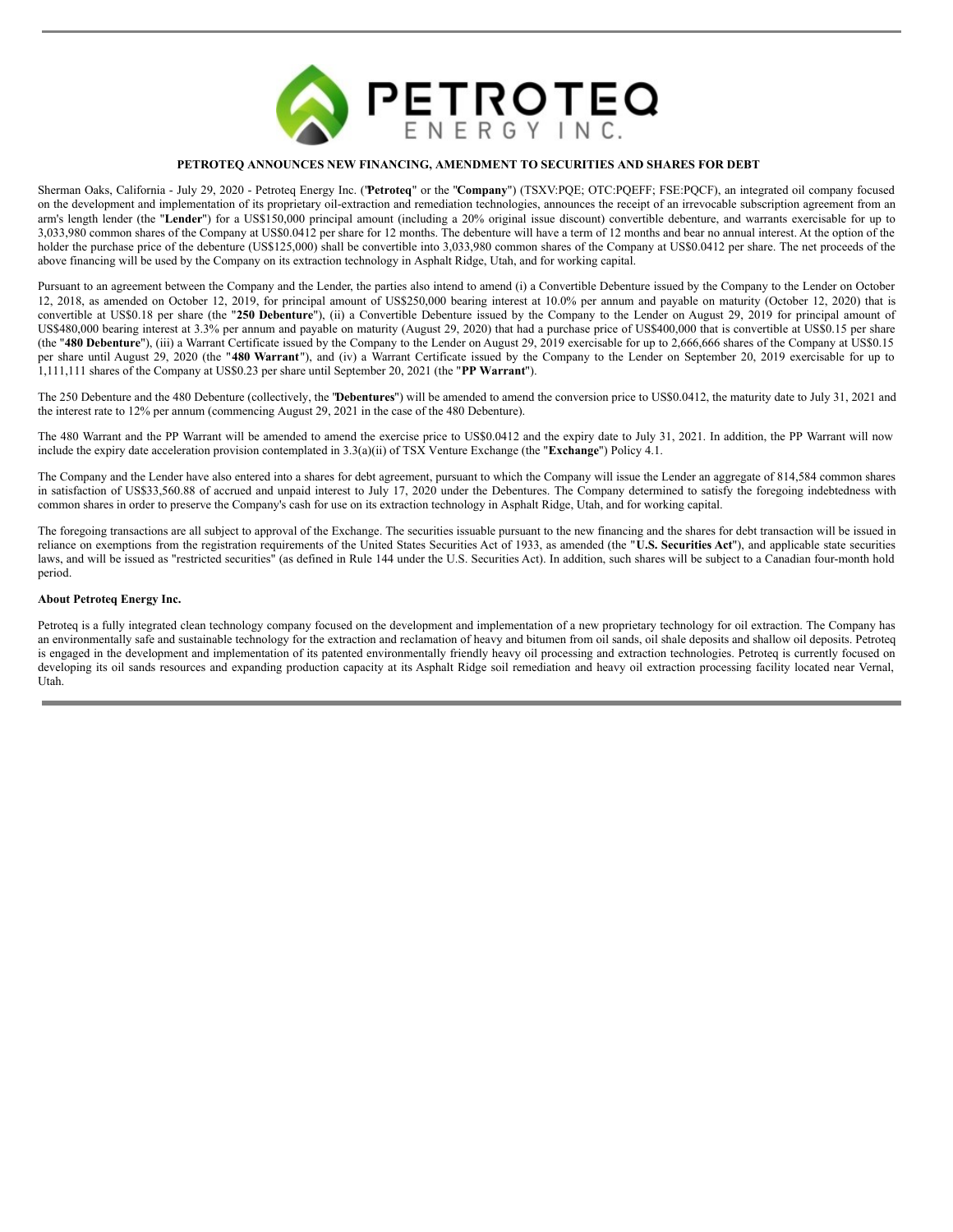#### <span id="page-6-0"></span>**For more information, visit www.Petroteq.energy.**

#### *Forward-Looking Statements*

Certain statements contained in this press release contain forward-looking statements within the meaning of the U.S. and Canadian securities laws. Words such as "may," "would," "could," "should," "potential," "will," "seek," "intend," "plan," "anticipate," "believe," "estimate," "expect" and similar expressions as they relate to the Company, including: closing of the transactions noted herein; are intended to identify forward-looking information. Readers are cautioned that there is no certainty that it will be commercially viable to produce any portion of the resources. All statements other than statements of historical fact may be forward-looking information. Such statements reflect the Company's current views and intentions with respect to future events, based on information available to the Company, and are subject to certain risks, uncertainties and assumptions, including, without limitation: receipt of director and Exchange approval for the transactions and Exchange approval for the transactions. Material factors or assumptions were applied in providing forward-looking information. While forward-looking statements are based on data, assumptions and analyses that the Company believes are reasonable under the circumstances, whether actual results, performance or developments will meet the Company's expectations and predictions depends on a number of risks and uncertainties that could cause the actual results, performance and financial condition of the Company to differ materially from its expectations. Certain of the "risk factors" that could cause actual results to differ materially from the Company's forward-looking statements in this press release include, without limitation: failure by the Exchange or the directors of the Company to provide necessary approvals; uncertainties inherent in the estimation of resources, including whether any reserves will ever be attributed to the Company's properties; since the Company's extraction technology is proprietary, is not widely used in the industry, and has not been used in consistent commercial production, the Company's bitumen resources are classified as a contingent resource because they are not currently considered to be commercially recoverable; full scale commercial production may engender public opposition; the Company cannot be certain that its bitumen resources will be economically producible and thus cannot be classified as proved or probable reserves in accordance with applicable securities laws; changes in laws or regulations; the ability to implement business strategies or to pursue business opportunities, whether for economic or other reasons; status of the world oil markets, oil prices and price volatility; oil pricing; state of capital markets and the ability of the Company to raise capital; litigation; the commercial and economic viability of the Company's oil sands hydrocarbon extraction technology, and other proprietary technologies developed or licensed by the Company or its subsidiaries, which currently are of an experimental nature and have not been used at full capacity for an extended period of time; reliance on suppliers, contractors, consultants and key personnel; the ability of the Company to maintain its mineral lease holdings; potential failure of the Company's business plans or model; the nature of oil and gas production and oil sands mining, extraction and production; uncertainties in exploration and drilling for oil, gas and other hydrocarbon-bearing substances; unanticipated costs and expenses, availability of financing and other capital; potential damage to or destruction of property, loss of life and environmental damage; risks associated with compliance with environmental protection laws and regulations; uninsurable or uninsured risks; potential conflicts of interest of officers and directors; risks related to COVID-19 including various recommendations, orders and measures of governmental authorities to try to limit the pandemic, including travel restrictions, border closures, non-essential business closures, quarantines, self-isolations, shelters-in-place and social distancing, disruptions to narkets, economic activity, financing, supply chains and sales channels, and a deterioration of general economic conditions including a possible national or global recession; and other general economic, market and business conditions and factors, including the risk factors discussed or referred to in the Company's disclosure documents, filed with United States Securities and Exchange Commission and available at www.sec.gov (including, without limitation, its most recent annual report on Form 10-K under the Securities Exchange Act of 1934, as amended), and with the securities regulatory authorities in certain provinces of Canada and available at www.sedar.com.

Should any factor affect the Company in an unexpected manner, or should assumptions underlying the forward-looking information prove incorrect, the actual results or events may differ materially from the results or events predicted. Any such forward-looking information is expressly qualified in its entirety by this cautionary statement. Moreover, the Company does not assume responsibility for the accuracy or completeness of such forward-looking information. The forward-looking information included in this press release is made as of the date of this press release, and the Company undertakes no obligation to publicly update or revise any forward-looking information, other than as *required by applicable law.*